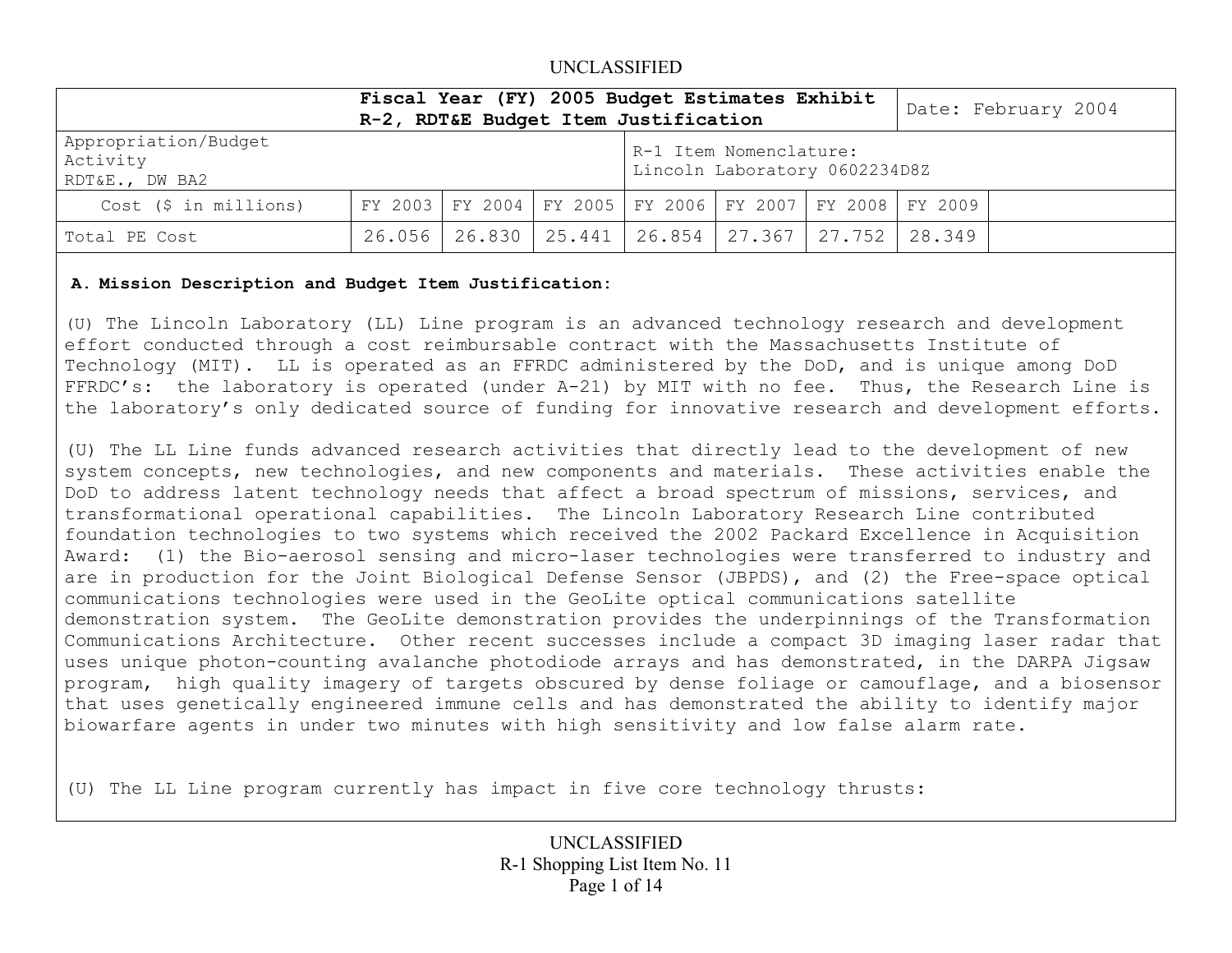(U) *Surveillance Systems*, with emphasis on revolutionary sensing techniques, algorithms for detecting and recognizing battlefield targets both in the clear and in difficult deployments, and high performance computing to enable rapid prosecution of suspected targets. The advanced sensing techniques include simultaneous multi-mode operation to improve the ability to monitor multiple ground surveillance sites. These improvements are complemented with innovations in algorithm techniques to efficiently extract information from multi-modalities operation. Develop signal processing computing architectures to respond in real-time on-board the sensor platform. The multi-modality sensing is fused with archived data to improve target ID and classification. These techniques will enable dramatic improvements in ground surveillance targeting, identification and classification.

(U) *Communications and Decision Support*, with emphasis on high bandwidth, low probability of intercept, jam resistant communication links and machine-to-machine applications that operate over a network of these links. Links include advanced antenna designs, RF technology, and high-rate fiber and free-space optical communications systems. Develop network protocols (including for mobile users with lightweight transceivers) for "socketing" sensors into the network and the interconnection of these very disparate modalities into a global defense network that can truly realize the vision of a "from sensor to decider to shooter" communications infrastructure. Develop unique intrusion detection/response techniques to protect computer networks and applications that fuse information for presentation to decision makers.

(U) *Applied Optics,* including advanced 3D laser radars (ladars), high-energy-laser (HEL) technology, and active and passive hyper spectral imaging (HSI). The ladar efforts develop and test advanced concepts in both 3D direct detection ladar and in coherent ladar. These ladar efforts are providing the enabling technology for a variety of new DoD systems, including target identification systems as part of the Army Future Combat Systems (FCS) and discrimination systems for advanced ballistic-missile-defense (BMD) seekers. The HEL technology efforts focus on improving beam control for stressing atmospheric conditions (e.g., tactical HELs in near-surface engagements) and on developing novel, more efficient lasers to reduce the size and weight of future HEL systems. The HEL efforts will potentially enable future HEL systems, such as Block upgrades to the Airborne Laser (ABL) and an Advanced Tactical Laser with a solid-state laser as the weapon laser. The HSI efforts have been principally focused on active sensing and the combining of HSI sensing with ladar sensing.

(U) *Advanced Electronics Technology*, with emphasis on development of materials, devices, and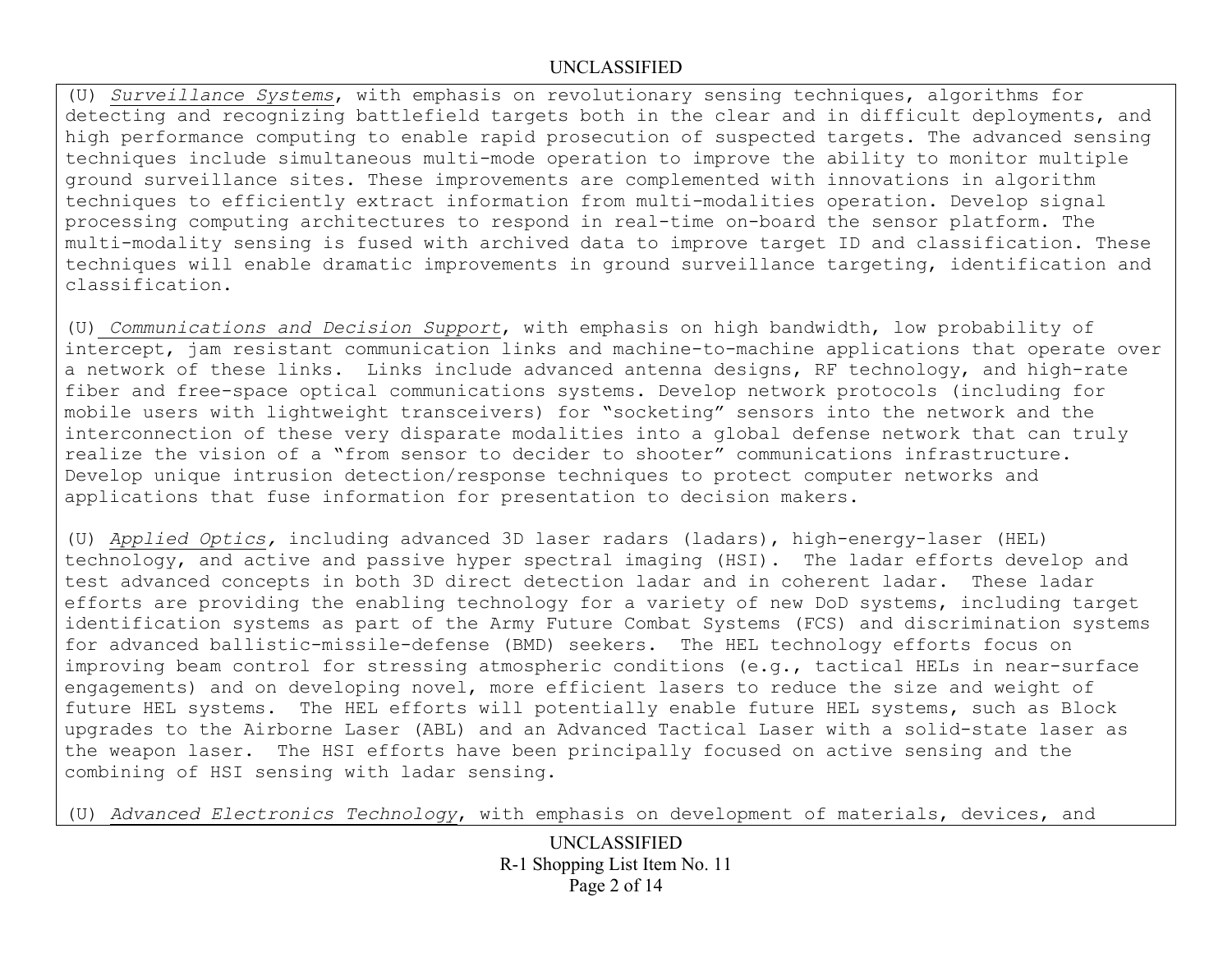subsystems utilizing microelectronic, photonic, biological, and chemical technologies to enable new system approaches to DoD sensors. Specific focus areas include work on low power and high sample rate analog to digital (A/D) conversion for digital receivers for radar and electronic intercept, 3-D imaging and photon-counting focal-plane arrays for ISR and advanced missile seekers, mid-infrared semiconductor lasers to counter advanced heat-seeking missiles, new sensors for rapidly detecting and identifying low concentrations of bio-warfare agents, solid state lowlight imagers for surveillance and targeting, and high-speed, radiation hard, ultra-low power analog and digital circuits tailored for DoD applications.

(U) *Bio-Chem Defense*, including technology, analysis and systems aimed at defeating enemy use of biological and chemical weapons, and includes efforts in agent detection, diagnosis and treatment, and informatic systems. Agent detection is aimed at rapid, accurate, and sensitive methods for collecting, analyzing and reporting the presence of a biological or chemical agent, and involves analysis of chemical and physical properties of the agents, such as DNA, RNA, antigens and various other proteins. Both stand-off (remote) detection and point sensors are included. Treatment methodologies include novel anti-viral techniques that open new immune-system pathways for biological-warfare agent-induced diseases that might otherwise be untreatable. Bioinformatics systems are specifically targeted at the analysis of micro array images, applying first to pattern recognition techniques for agent identification, but expanding into large integrated systems.

### **Program Change Summary:**

|                                    | FY 2003 | FY 2004 | FY 2005  |
|------------------------------------|---------|---------|----------|
| Previous President's Budget        | 26.769  | 27.231  | 26.514   |
| Current FY 2005 President's Budget | 26.056  | 26.830  | 25.441   |
| Total Adjustments                  | $-.713$ | $-.401$ | $-1.073$ |
| Congressional program reductions   |         |         | $-1.073$ |
| Congressional rescissions          |         |         |          |
| Congressional decrease             | $-.713$ |         |          |
| Reprogrammings                     |         |         |          |
| SBIR/STTR Transfer                 |         |         |          |
| Other                              |         |         |          |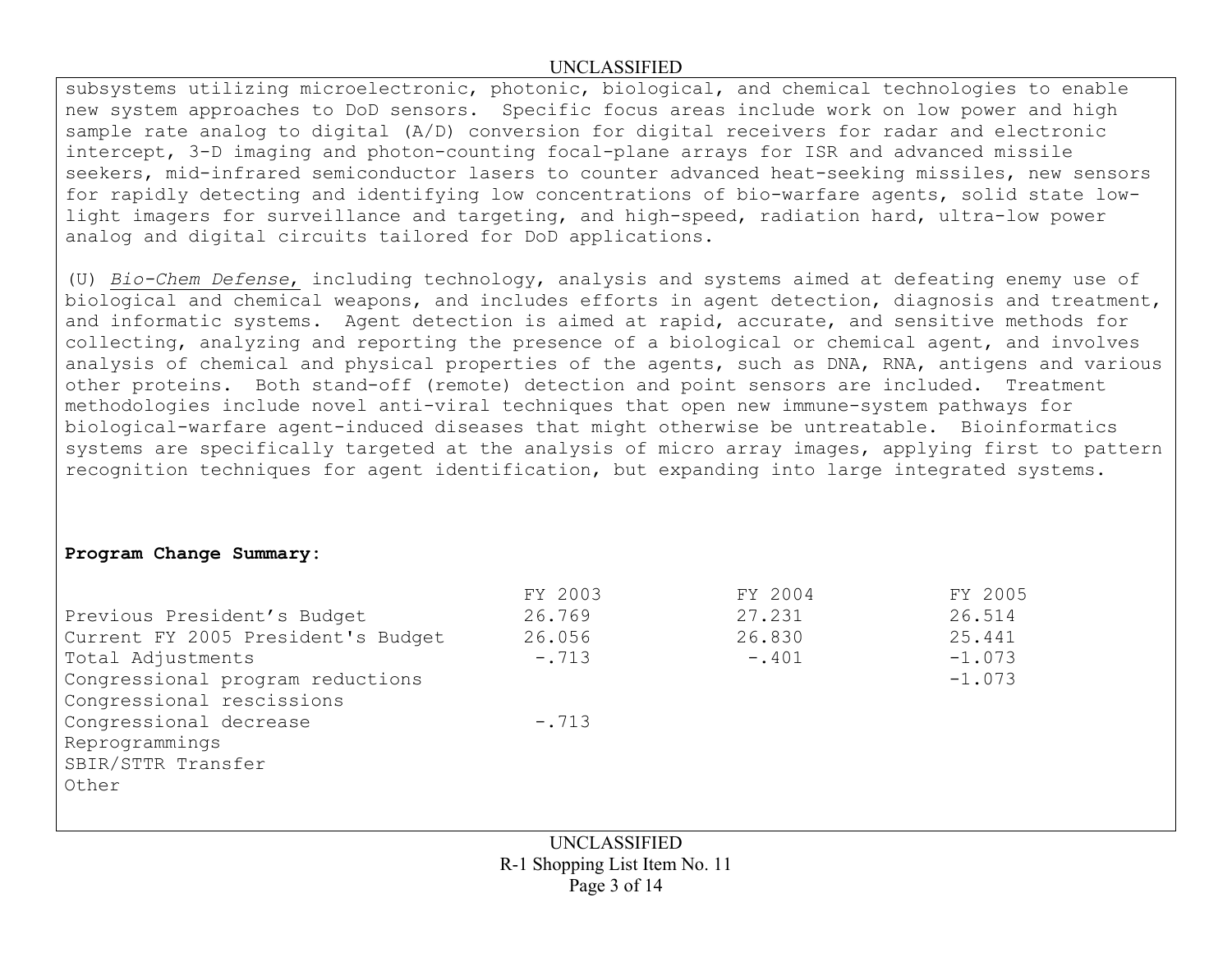|                                                                  |             | Fiscal Year (FY) 2005 Budget Estimates Exhibit<br>R-2a, RDT&E Project Justification |            |                          |                                                          |            | Date: February<br>2004 |  |
|------------------------------------------------------------------|-------------|-------------------------------------------------------------------------------------|------------|--------------------------|----------------------------------------------------------|------------|------------------------|--|
| Appropriation/Budget<br>Activity<br>RDT&E, DW<br>BA2             |             |                                                                                     |            |                          | Project Name and Number<br>Lincoln Laboratory 0602234D8Z |            |                        |  |
| Cost (\$ in millions)                                            | FY.<br>2003 | FY .<br>2004                                                                        | FY<br>2005 | FY.<br>2006              | FY<br>2007                                               | FY<br>2008 | FΥ<br>2009             |  |
| Project Name or Future<br>Naval Capability<br>/No./Subtotal Cost | 26.056      |                                                                                     |            | 26.830   25.441   26.854 | $27.367$ 27.752                                          |            | 28.349                 |  |

#### **A. Mission Description and Budget Item Justification:**

(U) The Lincoln Laboratory (LL) Line program is an advanced technology research and development effort conducted through a cost reimbursable contract with the Massachusetts Institute of Technology (MIT).

(U) The LL Line funds advanced research activities that directly lead to the development of new system concepts, new technologies, and new components and materials

(U) The LL Line program currently has impact in five core technology thrusts:

(U) *Surveillance Systems*, with emphasis on revolutionary sensing techniques, algorithms for detecting and recognizing battlefield targets both in the clear and in difficult deployments, and high performance computing to enable rapid prosecution of suspected targets.

(U) *Communications and Decision Support*, with emphasis on high bandwidth, low probability of intercept, jam resistant communication links and machine-to-machine applications that operate over a network of these links

(U) *Applied Optics,* including advanced 3D laser radars (ladars), high-energy-laser (HEL) technology, and active and passive hyper spectral imaging (HSI).

(U) *Advanced Electronics Technology*, with emphasis on development of materials, devices,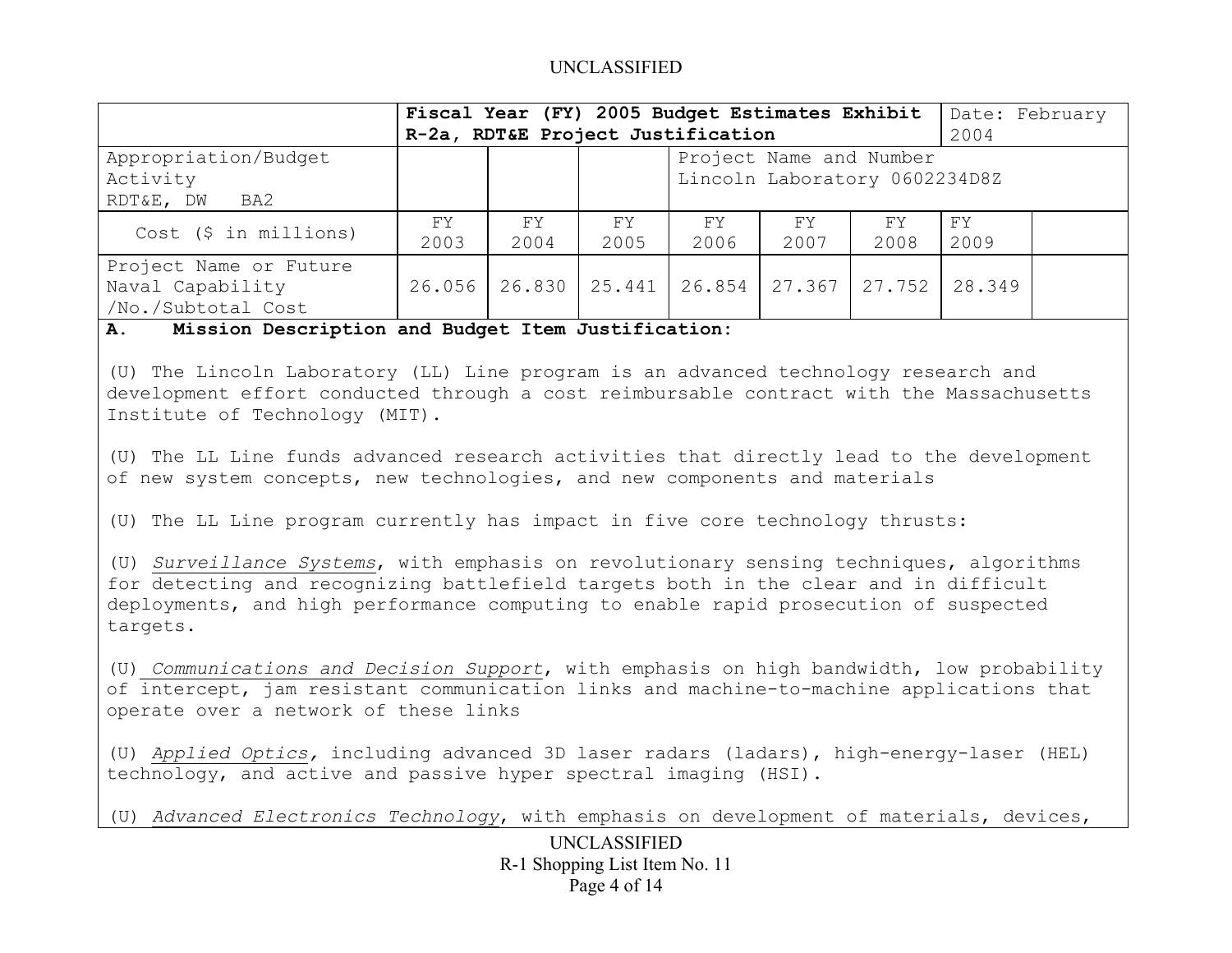and subsystems utilizing microelectronic, photonic, biological, and chemical technologies to enable new system approaches to DoD sensors.

(U) *Bio-Chem Defense*, including technology, analysis and systems aimed at defeating enemy use of biological and chemical weapons, and includes efforts in agent detection, diagnosis and treatment, and informatic systems.

## **B. Accomplishments/Planned Program**

| Surveillance Systems                    | FY 2003 | FY 2004 | FY 2005 |  |
|-----------------------------------------|---------|---------|---------|--|
| Accomplishment/<br>Effort/Subtotal Cost | 4.938   | 5.023   | 4.891   |  |

## **FY 2003 Accomplishments:**

(U) *Advanced High Performance Computing Technologies*: Developed advanced Very Large Scale Integration (VLSI) technologies for implementation of a wideband, Electronic Counter Measures (ECM)-resistant receiver for Space-Based Radar and other multi-modality sensing applications. Demonstrated integrated small size, weight and power technologies to achieve high computation throughput with very low latencies. Implemented a heterogeneous architecture to permit real-time robustness against ECM.

(U) *Surface Surveillance Phased Array System*: Developed advanced phased-array architectures and signal processing concepts directed towards achieving full time-energy utilization in airborne and space-based Ground Surveillance radars through the use of mode interleaving and multiple simultaneous beams. Such designs could improve the performance of Ground Surveillance radar systems by an order of magnitude, but will require advanced digital signal processing and packaging technologies for implementation.

(U) *Parallel and Distributed Processing*: Develop innovative techniques to distribute processing load across multiple computing nodes based on an easy to use interpretive language. This technology provides several factors of improvement in rapid prototyping and development of advanced signal processing concepts.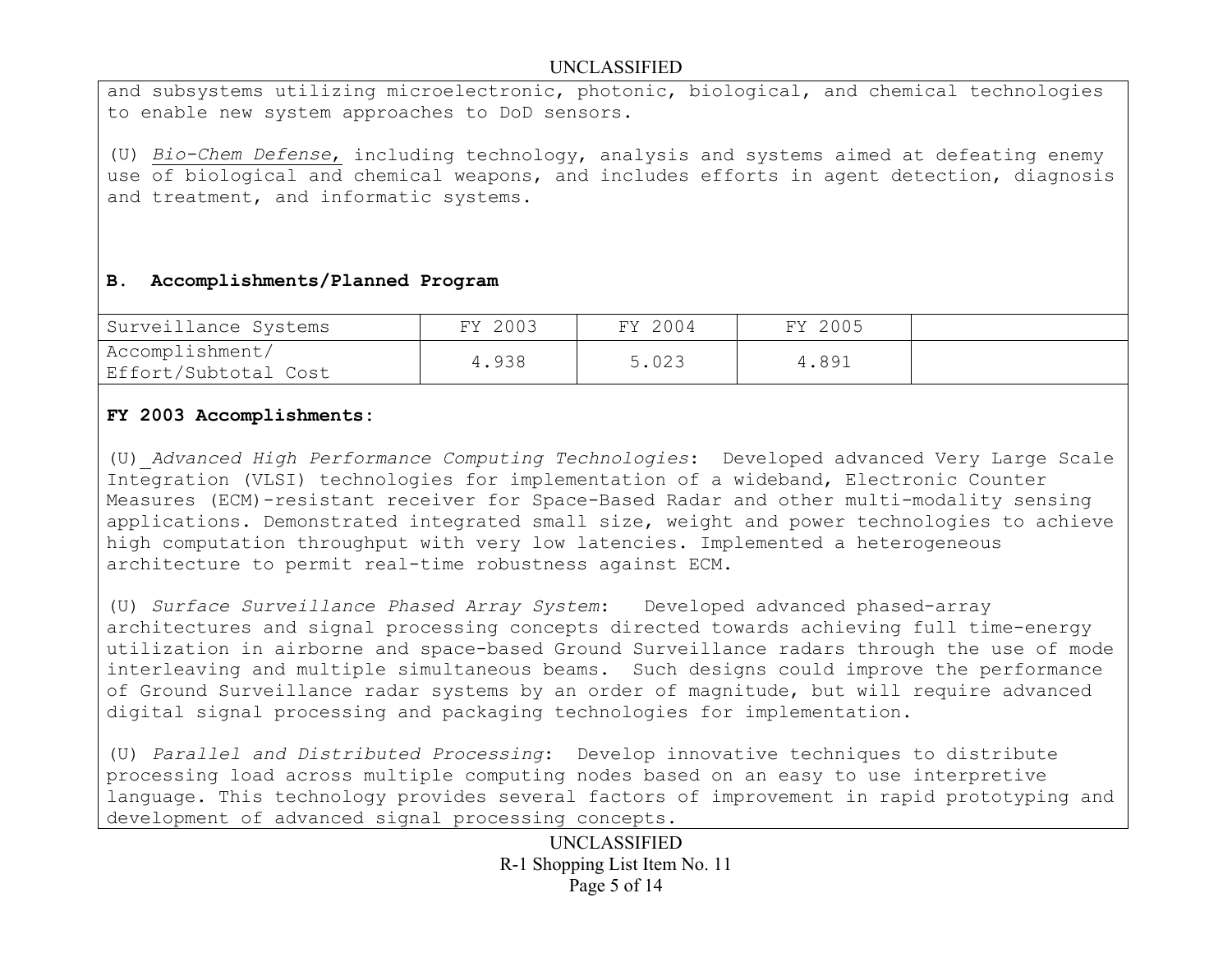## **FY 2004 Plans:**

(U) *Advanced High Performance Computing Technologies*: Integrate wideband Very Large Scale Integrated (VLSI) channelized receiver with electronically-scanned phased array antenna to demonstrate Space-Based Radar Electronic Counter-Countermeasures (ECCM) and signal processing functionality.

(U) *Surface Surveillance Phased Array System*: Build several channels of an advanced conformal phased-array architecture for airborne and space-based Ground Surveillance radars, and demonstrate improvements in time-energy utilization using mode interleaving and multiple simultaneous beam formation. Characterize and quantify sensor performance to detect targets in the presence of high levels of ground clutter and other signal interferers.

(U) *Array Element Level Digitization*: Develop innovative architectures to enable digitization at the element level. Integrate digital signal processor with radiating antenna manifold. These architectures will eliminate the existing complexity present with more conventional analog hardware architecture.

*(U) UAV Video Exploitation:* Plans include developing video processing algorithms to process large amounts of video data from Unmanned Air Vehicles (UAVs) presently overloading image analysts and precluding fast turn around responses. Rapid confirmation of suspected targets will be enabled by correlating multiple frames to quickly identify mobile threats within a 3-D scene under surveillance.

(U) *Parallel and Distributed Processing*: Continue development of techniques to implement signal processing algorithms across a number of heterogeneous computing platforms. Demonstrate unique approaches on small cluster of computing nodes.

## **FY 2005 Plans:**

(U) *Surface Surveillance Phased Array System*: Demonstrate prototype system instrumented on-board of a sensor platform. Applied advanced signal processing algorithms to collected data to verify predicted performance.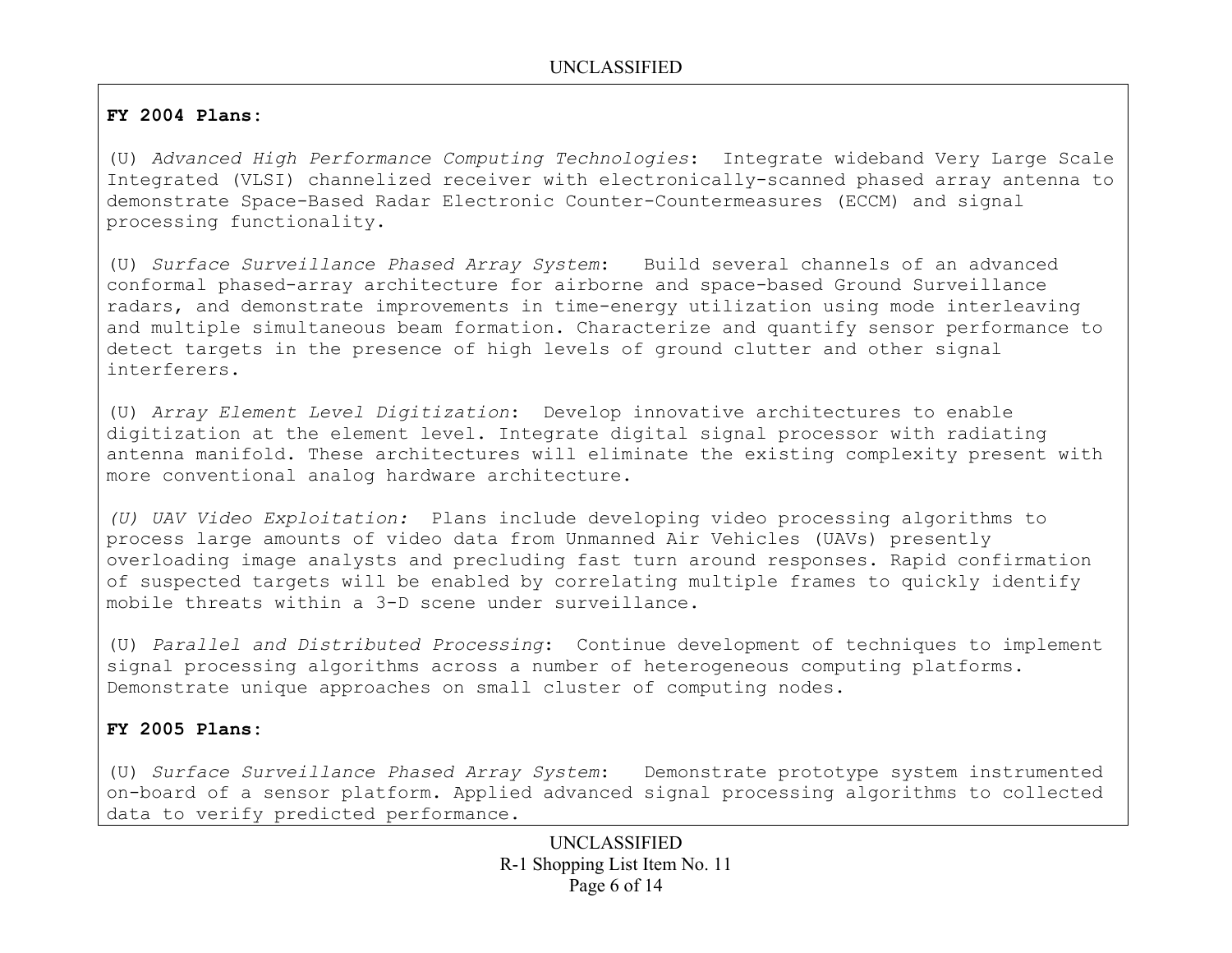(U) *Array Element Level Digitization*: Develop hardware design and build concept hardware with key enabling technologies. Begin demonstration on a sub-scale prototype.

*(U) UAV Video Exploitation:* Demonstrate video processing algorithms based on representative scenario data. Quantify improvements compared to today's conventional approaches. Implement algorithms in real-time on-board an experimental Navy airborne sensor platform.

(U) *Parallel and Distributed Processing*: Exercise highly efficient distributed processing across a larger node cluster. Address challenges in fault tolerance and reallocation of computing resources for close to real-time performance.

| Communications & Decision<br>Support    | FY 2003 | FY 2004 | FY 2005 |  |
|-----------------------------------------|---------|---------|---------|--|
| Accomplishment/<br>Effort/Subtotal Cost | 4.548   | 4.627   | 4.505   |  |

## **FY 2003 Accomplishments:**

(U) *Global Networks*: Continue to focus on evolving architecture and technology for global high-rate military communications and networking, including optical communications in space and fiber, future Milsatcom, and tactical theater communications, particularly to forces on the move and to support time-critical strike. Continue laboratory demonstrations of technology for DoD-specific applications, refine networking architecture and protocols, and aid DoD in defining its development and procurement strategy for the future global defense network that will provide C3 and ISR with product transport within tactical timelines. Application is to the emerging integration of DoD command elements, information centers, and execution forces into a unified Global Information Grid. Specific technologies include free-space optical systems for multi-Gbps readout of Airborne Intelligence, Surveillance and Reconnaissance (AISR) platforms and connectivity to airborne C2 platforms through space communications as envisioned by the DoD Transformational Communications Architecture, multi-frequency RF systems and antenna designs for ground mobile "comm-on-the-move" satcom systems, and protocols for high-speed wireless networks.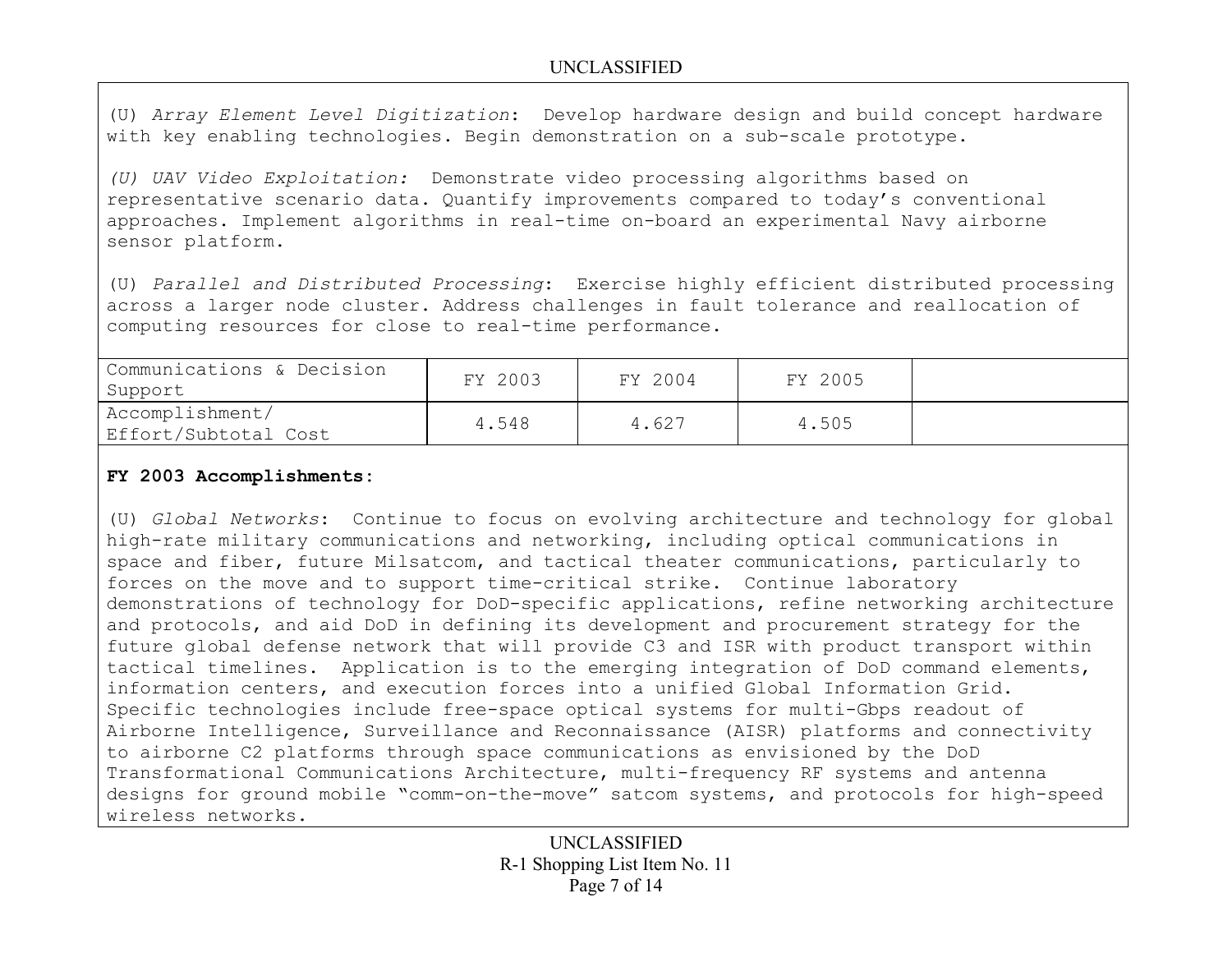(U) *Defensive Information Warfare*: Developed robust collaborative applications for network-centric operations involving wireless airborne and ground operations, which are subject to both varying link problems and information attacks. Near term focused on robust, secure chat to support airborne C4ISR in the Multi-mission C2 Constellation environment

(U) *Airborne C2 Node*: Used the Air Force Command and Control Constellation Test bed (Task Force Paul Revere) to test new communication, command, and control concepts for ISR and weapon targeting. Developed an integrated multi-intelligence (multi-INT) surface target detection system by combining Signal Intelligence (SIGINT) cues with high-resolution SAR imagery. This work was the first step towards integrating synoptic and narrow field-ofview sensors of the reconnaissance/strike lattice.

## **FY 2004 Plans:**

(U) *Global Networks:* Refine the architecture and technology for global high-rate military communications to permit seamless line-of-sight and over-the-horizon connectivity for peer-to-peer computer-based tactical applications to include distributed operations centers, distributed sensor ground processing, and integrated C2 of reconnaissance and strike assets. Technologies that will receive priority include moving to a "packet-based" network design, redesigning crypto and transec to retain Information Assurance in a packet topology, revising network control to provide both tactical on-demand connectivity and transient provisioning of large data pipes for sensor flows.

(U) *Defensive Information Warfare*: Research and development will focus on the problems of robustness and security of collaborative applications, including chat, against information attacks and varying link availability in an airborne C4ISR environment.

(U) *Airborne C2 Node*: Use the Air Force Paul Revere Test bed to test new communications, command, and control concepts for ISR and for interface to strike, including the electronic threat environment as influenced by Electronic Countermeasures (ECM) and jamming. Extend multi-INT system to include ID sensors, and use experimental system to form a substrate for the time-critical strike lattice. Develop cueing strategies and use of contextual information in behavior databases.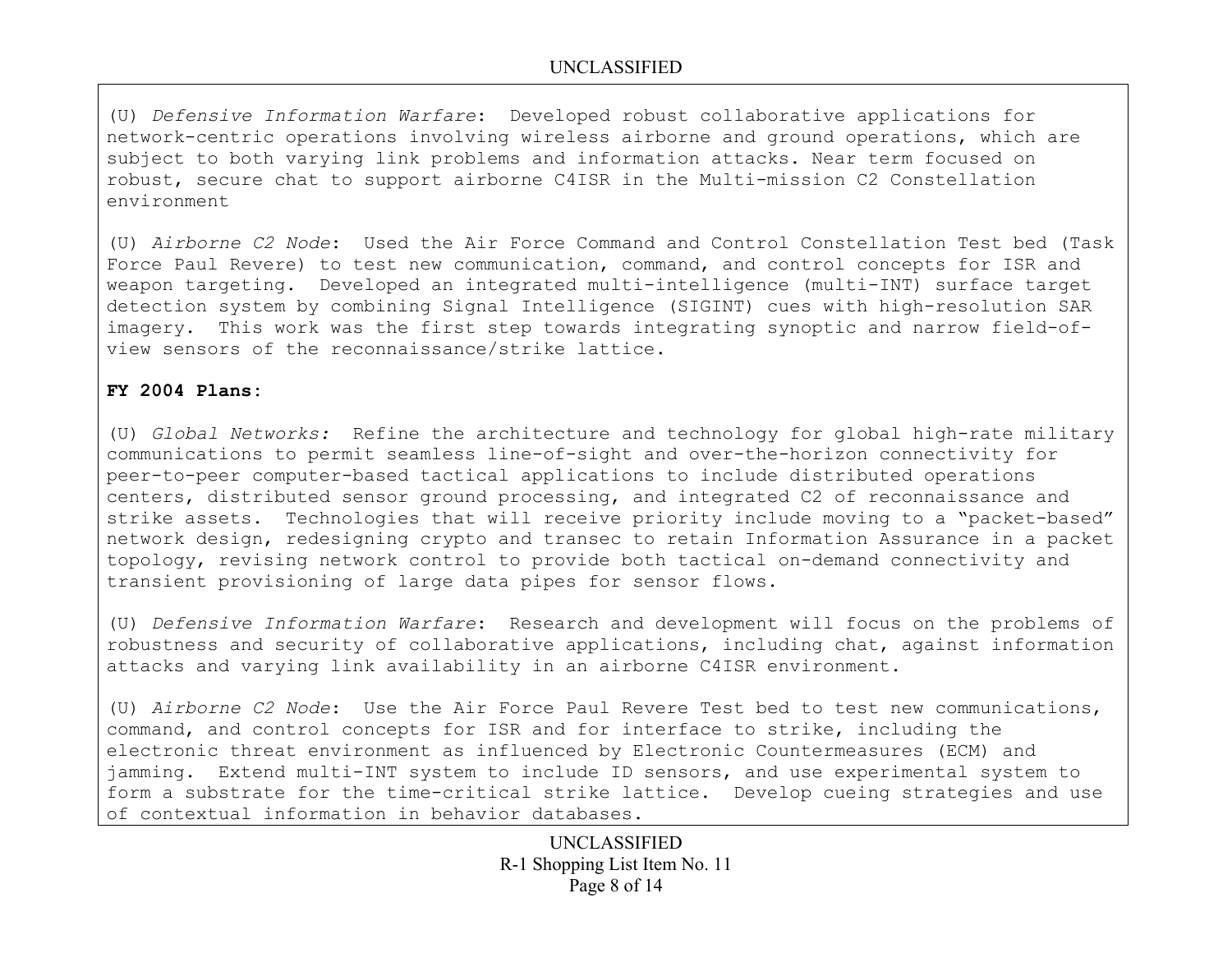## **FY 2005 Plans:**

(U) *Global Networks*: Continue to develop, demonstrate, and transfer technologies for high speed optical and RF networked communications into funded DoD programs that put global connectivity into the hands of the war fighter.

(U) *Defensive Information Warfare*: Continue focus on tactical ISR used to support joint air-sea and air-land networks, working the wired and wireless robustness and security issues facing net-centric warfare, with attention to robustness for collaborative applications.

(U) *Airborne C2 Node*: Use the Air Force Paul Revere Test bed to exploit Global Airspace Traffic Management data to enhance the air picture; provide computer-to-computer network interfaces to the Navy Cooperative Engagement assets; and to provide firepower support to transformational army elements. Extend system to include multiple synoptic and narrow field-of-view sensors such that the system provides the mechanism of linking sensors in the reconnaissance/strike lattice. Transfer technology to BMC2 contractor for use in Command Air Operations Center (CAOC), Distributed Common Ground Station (DCGS) and Multimission Command and Control Aircraft (MC2A).

| Applied Optics                          | FY 2003 | FY 2004 | FY 2005 |  |
|-----------------------------------------|---------|---------|---------|--|
| Accomplishment/ Effort<br>Subtotal Cost | 4.264   | 4.337   | 4.223   |  |

### **FY 2003 Accomplishments:**

(U) *Laser Radar*: Developed laser radar technologies for applications to advanced ballistic and tactical seekers and combat identification. Demonstrated fully-functional 32 x 32 arrays of InGaAs Geiger-mode avalanche photodiodes at the 1.0-micron wavelength. Focused on integrating these systems into lightweight, low power packages consistent with advanced seeker applications, which will provide single-photon-sensitivity and highprecision range resolution for generating detailed 3-D imagery of targets. Investigated high-efficiency alternative transmit lasers for 3-D imaging systems that enable further miniaturization. Continued the development of multi-function laser-radar systems, for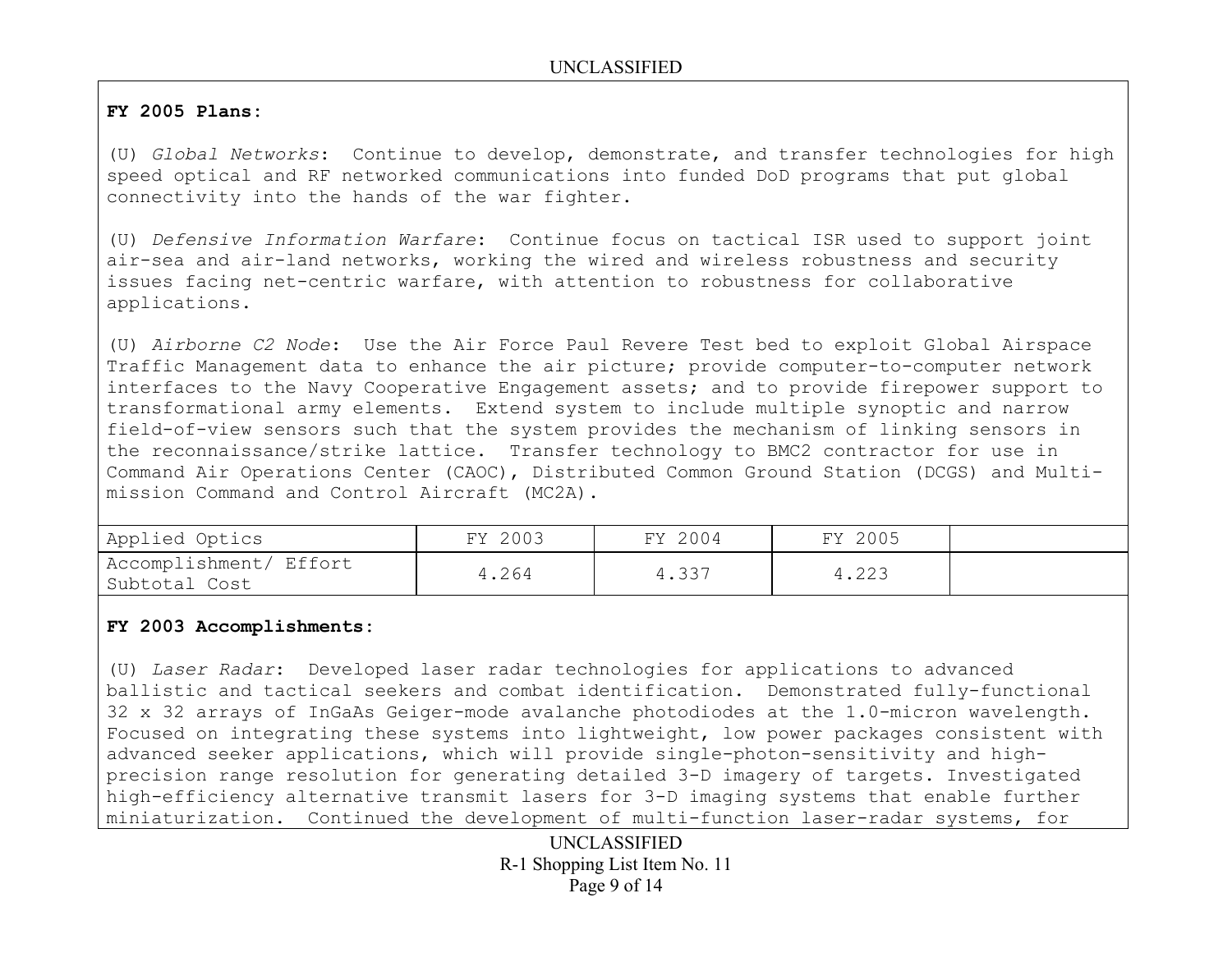applications to Ballistic Missile Defense (BMD) interceptors, combat identification and foliage penetration.

(U) *High Energy Laser Technology:* A laboratory test bed is being assembled to explore Multi-Conjugate Adaptive-Optics (MCAO) compensation for atmospheric distortions. MCAO should provide enhanced performance in certain stressing scenarios. The lab should be assembled and initial results obtained by the end of the year. A new multi-node cluster has been installed to run the wave-optics propagation code, and the code has been upgraded to model MCAO. A high-brightness beam-combined slab-coupled optical waveguide laser (SCOWL) is being developed; it will be the highest power diffraction-limited diode laser by more than an order of magnitude.

(U)*Hyper spectral Imaging*: A system concept for stand-off imaging of bio-aerosols has been developed. The efficacy of sensing bio-aerosols using multi-spectral sensing has been evaluated in a test chamber.

### **FY 2004 Plans:**

(U) *Laser Radar*: Develop laser-radar technologies for applications of advanced ballistic and tactical seekers, surface surveillance, and combat identification. This includes the development of visible and near-infrared-sensitive, eye safe, Geiger-mode avalanche photodiode arrays with bonded timing circuitry for 3-D laser radars. Integrate these systems into small (~150 cm<sup>3</sup>) lightweight (~1 kg), low power, packages consistent with advanced seeker applications, which will provide single-photon-sensitivity and highprecision range resolution for generating detailed 3-D imagery of targets. Continue the development of multi-function laser-radar systems, which combine 3-D imaging and range-Doppler sensing for applications to BMD interceptors, combat identification, and foliage penetration. These systems will use the same laser transmitter and the same photoncounting avalanche photodiode array for both direct-detection laser radar for 3D imaging and coherent laser radar for range-Doppler imaging. Collect simultaneous Range-Doppler and 3-D images of various targets in order to demonstrate the target-recognition and discrimination capability of the combined measurement modalities using ground and airborne platforms.

(U) *High Energy Laser Technology*: Multi-conjugate adaptive-optics (MCAO) experiments will be conducted in the lab. These experiments will be extended to include non-linear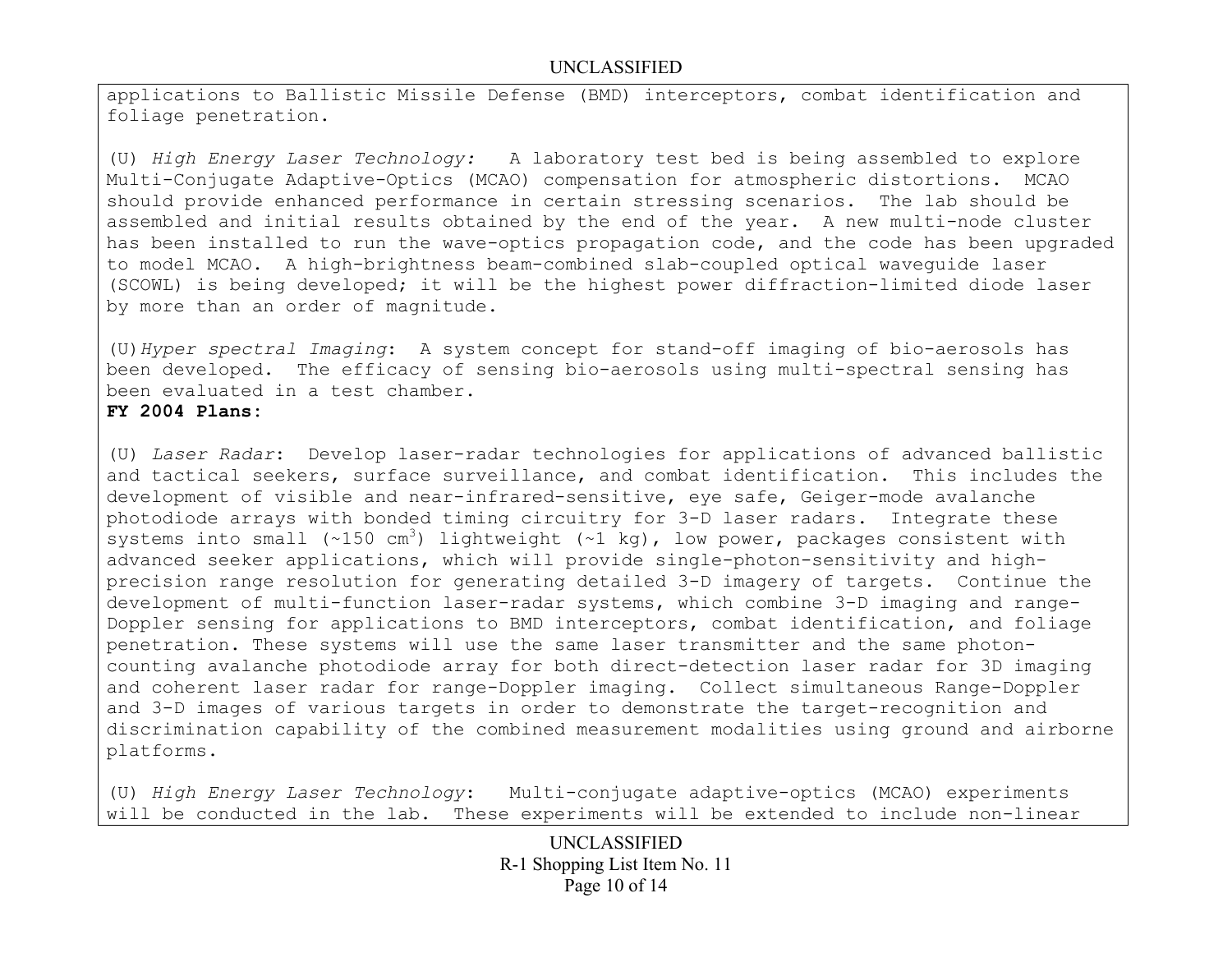phase conjugation. The wave-optics propagation code will be merged with lethality codes and laser codes to begin to create a "photon birth-to-death" model. The Slab-Coupled Optical Waveguide Laser (SCOWL) laser developed in FY03 will be used to pump a fiber laser in a building-block demonstration for scaling to high power. Exploration of real-time decision aids to help optimize the performance of HELs in varying atmospheric conditions will begin.

(U) *Hyper Spectral Imaging:* HSI measurements will be combined with 3D ladar measurements to explore the utility of 4D systems.

### **FY 2005 Plans:**

(U) *Laser Radar*: Develop laser-radar systems for applications in advanced ballistic and tactical seekers, surface surveillance, and combat identification to demonstrate operational form, fit, and function. This includes efforts at electronics miniaturization using Application Specific Integrated Circuits (ASIC) components to generate systems that show a direct development path to fit on a seeker, hand carried sensor, or small UAV.

(U) *High Energy Laser Technology*: Test new compensation algorithms in the lab. Complete "photon birth-to-death" model. Demonstrate combined spectral and coherent beam combining for high-power fiber lasers. Implement a proof-of-principle real-time decision aid.

| Advanced Electronics<br>Technology      | FY 2003 | FY 2004 | FY 2005 |  |
|-----------------------------------------|---------|---------|---------|--|
| Accomplishment/ Effort<br>Subtotal Cost | 7.374   | 7.501   | 7.303   |  |
| Bio-Chem Defense                        | FY 2003 | FY 2004 | FY 2005 |  |
| Accomplishment/ Effort<br>Subtotal Cost | 4.932   | 5.342   | 4.512   |  |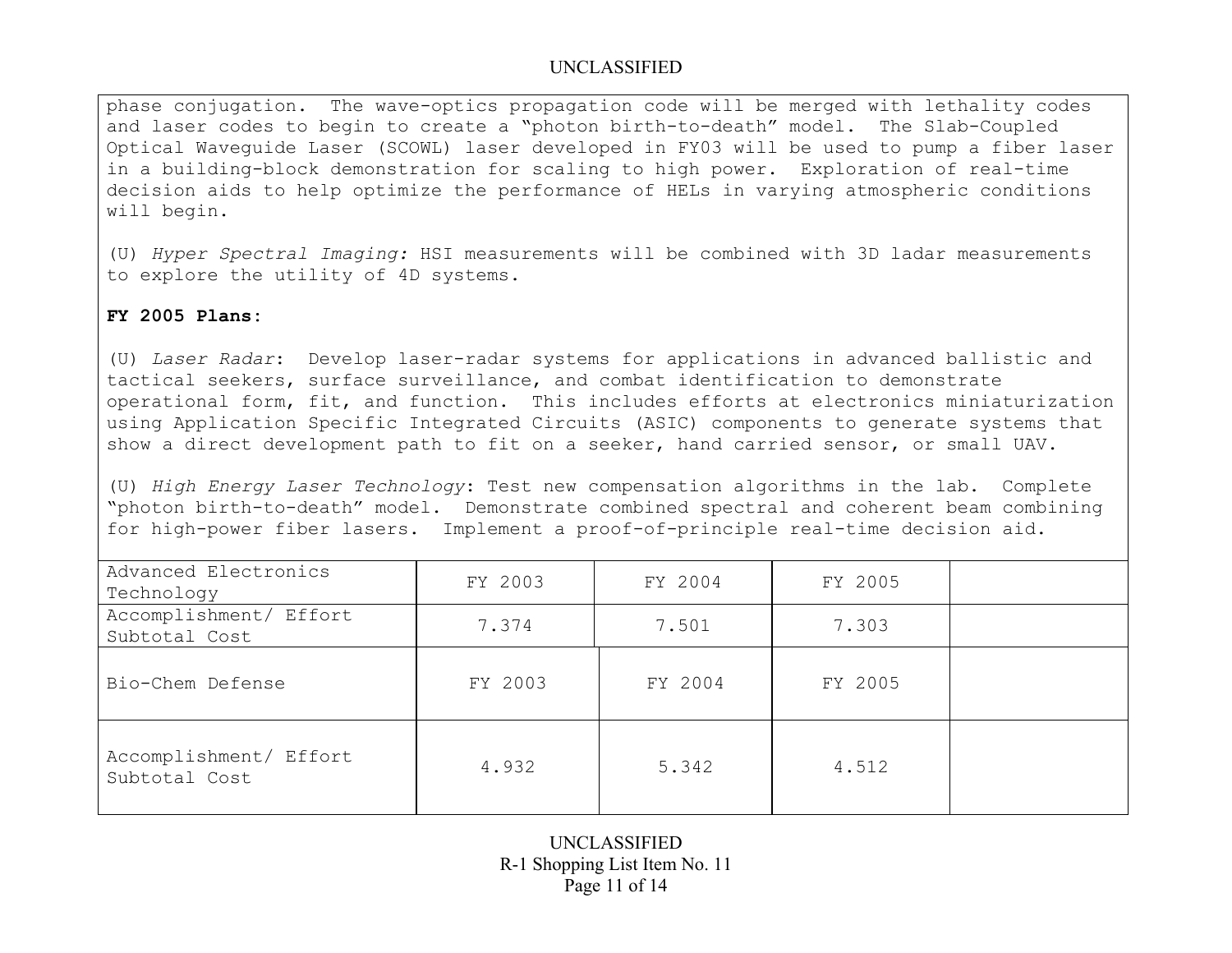## **FY 2003 Accomplishments:**

(U) *Agent Detection Systems*: Developed a prototype sensor that combines the rapid trigger feature of the Bio-Aerosol Warning System (BAWS) sensor and the rapid identification capability of the B-cell based CANARY. A multi-channel breadboard instrument has been fabricated that demonstrates real-time bio-detection/identification capability, with applications in military force and facility protection. The sensor system is ready to be fielded in FY04. Also, continued development of a non-PCR (polymerase chain reaction) based approach to detection of DNA. Thirdly, completed building of lab system for interrogating individual suspect biological aerosol particles.

(U) *Diagnosis and Treatment*: Initiated exploration of chemical signatures of bacteria not normally observed in the breath of healthy individuals, to establish high-confidence early markers of infection. Continued laboratory proof-of-concept development of antiviral therapies with significant milestone in curing common cold *in vitro* without affecting normal host cells.

(U) *Bioinformatics*: Initiated efforts in applying automated target recognition techniques developed for military target discrimination to the problem of identifying biological agent DNA signatures from micro array data and images.

(U) *Facility defense*: Concluded measurements program addressing a subway, an arena, an airport terminal, and in the process of documenting findings on background and other conditions that affect a variety of potential biological or chemical agent targets.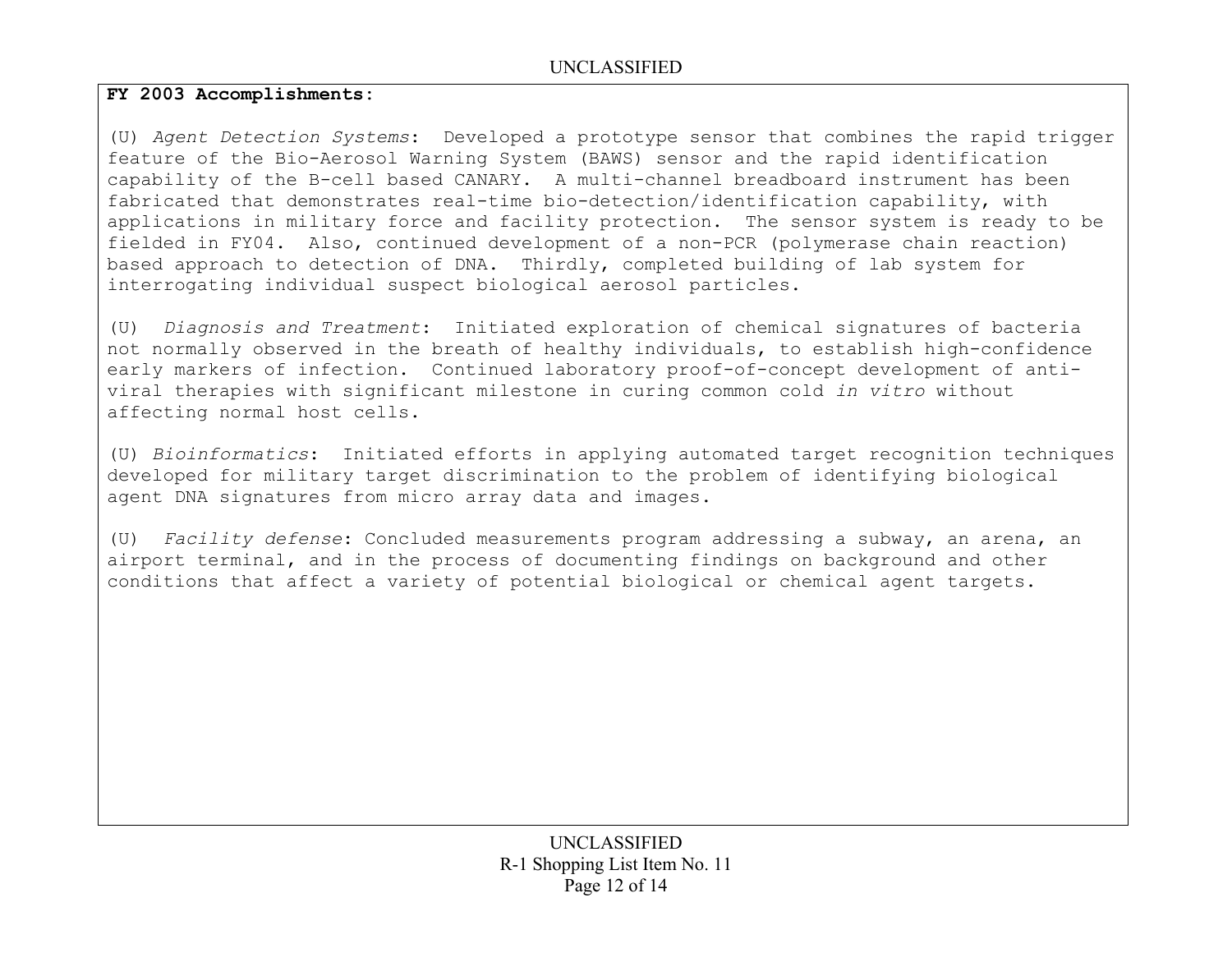### **FY 2004 Plans:**

(U) *Agent Detection Systems*: Plans include fielding the combined BAWS-CANARY in refereed trials against simulant agents to determine effectiveness of sensor relative to other fielded and prototype systems. Initiating new efforts in improving logistics of CANARY sensor, particularly addressing cell lifetime in storage and handling. Concluding effort in analyzing individual bio-aerosol particles. Also, initiating efforts aimed at taking advantage of bacterial cell signaling as sensor modality. Toxins and standoff sensing also to be addressed.

(U) *Diagnosis and Treatment*: Continue exploration of chemical signatures of bacteria in the breath, looking for new exudates. Continue work on anti-viral therapies.

(U) *Bioinformatics*: Continue efforts in applying automated target recognition techniques to micro array data and images, working toward building a pathogen signature data base.

(U) *Facility defense*: Initiate efforts aimed at neutralizing agents in ventilation systems, utilizing aerosol chamber and germicidal ultraviolet light.

### **FY 2005 Plans:**

(U) *Agent Detection Systems*: Based on data from field trials, design and begin to prototype compact BAWS-CANARY sensor, combined as practicable with rapid DNA analysis. Continue efforts in improving toxin response and logistics of CANARY sensor, emphasizing dried-cell techniques. Continue efforts aimed at taking advantage of bacterial cell signaling as sensor modality. Advanced standoff sensing designs to be considered.

(U) *Diagnosis and Treatment*: Expect to build prototype breath analysis instrument and conduct limited field testing. New biometric approaches will be investigated, to include identification and tracking of individuals by their unique markers, including effluents, DNA, RNA and physical features. Continue work on anti-viral therapies.

(U) *Bioinformatics*: Expand bioinformatics effort into analyzing signatures from a network of chemical and biological sensor systems, to include fusion of data from disparate sources, environmental data, weather, people movement, and terrain.